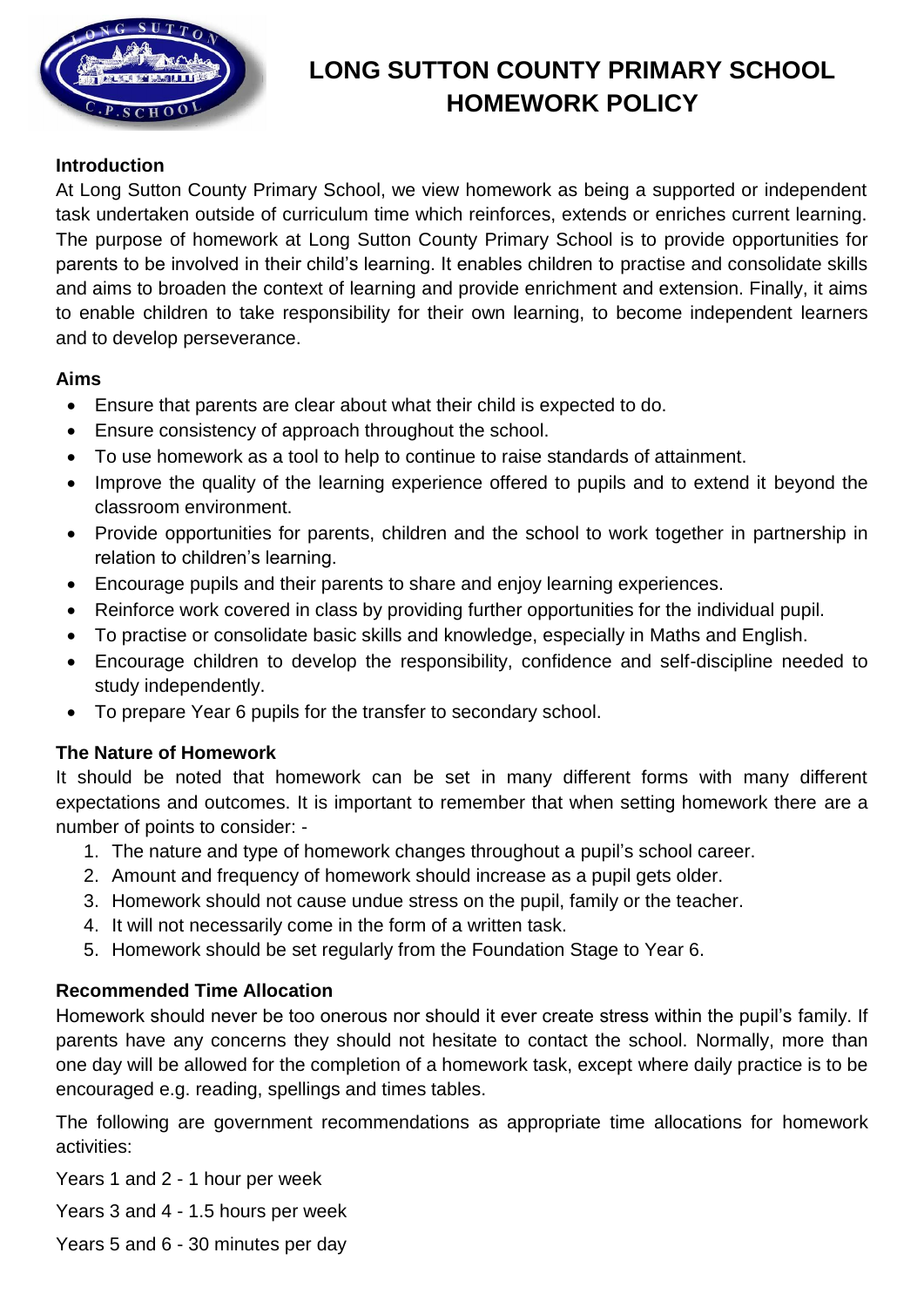#### **Homework Tasks**

| <b>Year Group</b>            | <b>Tasks</b>                                                                  |
|------------------------------|-------------------------------------------------------------------------------|
| Foundation Stage (Reception) | Daily Reading of 10 mins<br>$\blacksquare$                                    |
|                              | <b>Word lists</b><br>۰                                                        |
| Year 1 and 2                 | Daily Reading of 10-15 mins<br>$\overline{\phantom{0}}$                       |
|                              | <b>Weekly Spellings</b><br>٠                                                  |
|                              | <b>Weekly English/Maths Sheet</b><br>$\overline{\phantom{0}}$                 |
|                              | Project based homework approximately each term<br>۰                           |
| Year 3 and 4                 | Daily Reading of 15-20 mins<br>$\blacksquare$                                 |
|                              | <b>Weekly Spellings</b><br>$\overline{\phantom{0}}$                           |
|                              | Guided Reading / Comprehension Activity (Y4 only)<br>$\overline{\phantom{0}}$ |
|                              | <b>Weekly English/Maths Sheet</b><br>۰                                        |
|                              | Project based homework approximately each term<br>٠                           |
| Year 5 and 6                 | Daily Reading of 20-30 mins<br>٠                                              |
|                              | <b>Weekly Spellings</b><br>٠                                                  |
|                              | <b>Guided Reading Homework</b><br>$\overline{\phantom{0}}$                    |
|                              | <b>Weekly Maths Sheet</b><br>۰                                                |
|                              | <b>Weekly English Sheet</b>                                                   |

# **Role of the Class Teacher**

- To provide an explanation of homework tasks to parents when necessary and give guidance of how they might assist their child. This may be done by a note with the work, at a parents' meeting or at an open evening.
- To set up regular homework in an easily followed routine.
- To ensure that homework is set consistently across classes.
- To set homework that takes equal opportunities into account.
- To ensure any homework is purposeful and links directly to the taught curriculum.
- To reward and praise children who regularly complete homework tasks.
- To mark homework and give feedback to pupils where appropriate.

# **Role of the Head teacher and Governing Body**

- To check compliance of the Policy.
- To meet and talk with parents when appropriate.
- To discuss with staff how far the policy is being successfully implemented.
- Inform new parents to the school so that they are aware of the home/school agreement and what it entails.

## **Role of Parents/Carers**

- To sign a home school agreement dealing with homework.
- To support the school by ensuring that their child attempts the homework.
- To provide a suitable place for their child to carry out their homework.
- To encourage and praise their child when they have completed their homework.
- To become actively involved and support their child with homework activities.
- To make it clear that they value homework and they support the school by explaining how it can help learning.

At Long Sutton County Primary School we are very keen for parents to support and help their children with homework. We take the view that children are likely to get more out of an activity if parents get involved as long as they do not take over too much. However, there are times when we will want to see what children can do on their own. It is particularly important, as they get older, for children to become increasingly independent in their learning. If a parent is unsure about what their role should be, they should discuss it with their child's teacher.